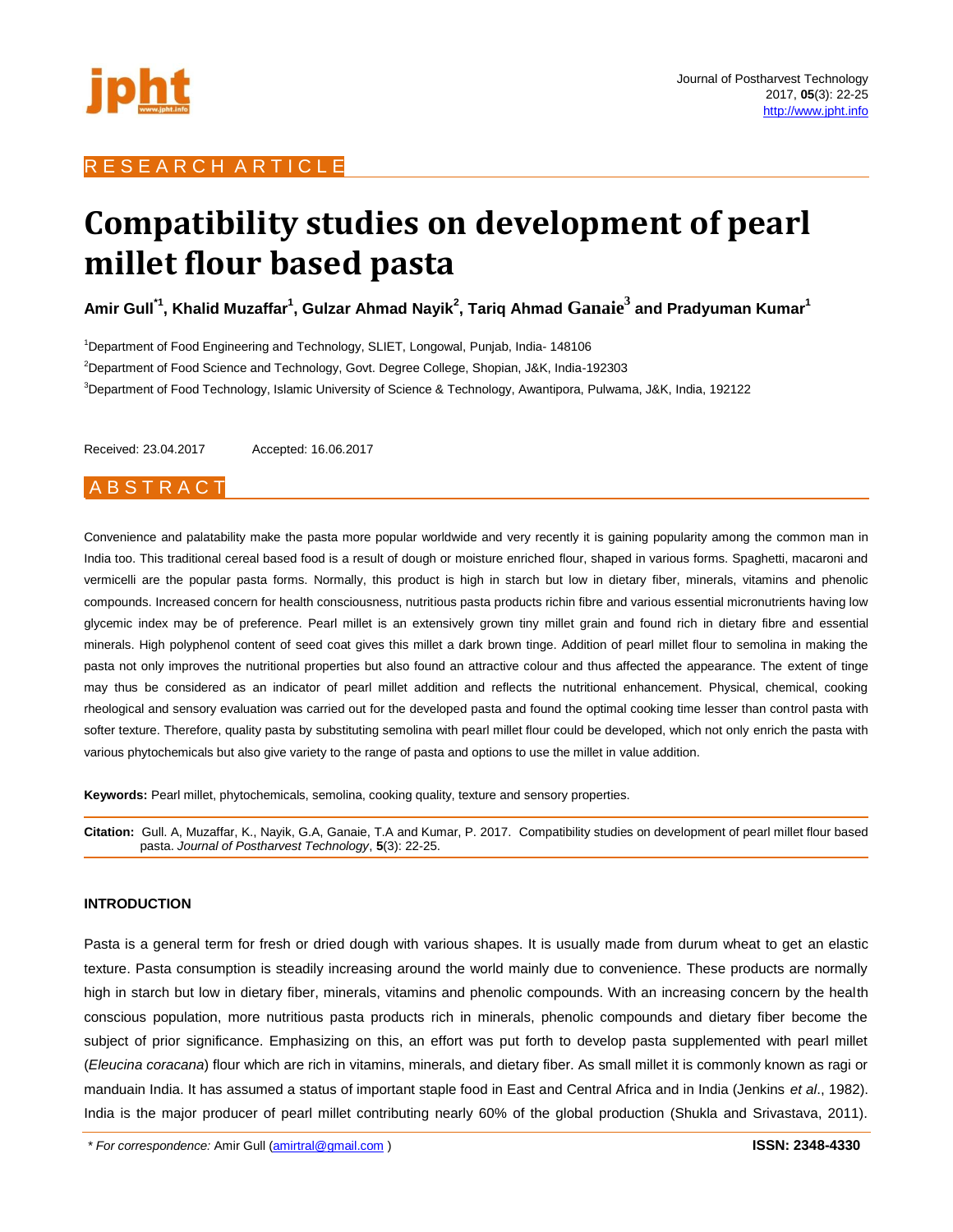Karnataka, Tamil Nadu, Andhra Pradesh and parts of North India witness the production at the larger scale (Vijayakumari *et al*., 2003). It is consumed generally by a as porridge and roti. The tiny millet grain has a dark brown seed coat, rich in polyphenols compared with other continental cereals such as barley, rice, maize, and wheat. Use of pearl millet in pasta may thus reflect the nutritional enhancement and to give variety to the range of pasta and options to use the millet in value addition.

#### **MATERIALS AND METHODS**

Semolina and pearl millet were procured from local market Sangrur, Punjab. The samples were grounded to flour in an electric grinder and passed through 60 mesh sieve. Semolina and pearl millet flours were used in a ratio of 100:0, 20:80,40:60, 60:40, and 80:20 to make the pasta using the extruder. Pasta was prepared from a mixture of semolina and pearl millet dough with 30 ml of water. Mixing and kneading the mass for 15 min was done to produce stiff, plastic, homogeneous dough. The dough was then passed through an extruder fitted with an adjustable die. The extruded pasta was cut into pieces of uniform size with a knife moving over the outer die surface. Extruded samples were dried in cabinet drier at 45 °C for 2hr and packed in commercially available low density poly ethylene pouches (Badwaik *et al*., 2014; Singh et al. 2004). Proximate analysis of semolina and pearl millet flour was carried out and hardness of the uncooked and cooked pasta was carried out using Kramer Shear Cell of a texture analyzer. Rapid Visco Analyzer (RVA) was used to determine the pasting properties. Optimum cooking time for each type of pasta was determined (AACC, 2000). For the determination of solid loss and water absorption, ten gram of pasta was weighed and cooked it in 250 ml boiling water for optimal cooking time. The cooked sample was taken out from water and cooking water was drained into 250 ml volumetric flask and volume was made up to 250 ml. 25 ml of cooking water was evaporated in an hot air oven at 100 °C to determine the weight of residue. The sensory analysis of freshly cooked pasta was carried out and average values are reported.

#### **RESULTS AND DISCUSSION**

The semolina and pearl millet flour were found to have the moisture content of 9.43 and 12.06%; while the protein content was 12.37 and 7.63%; fat content 1.81 and 2.33% and the ash content found were 0.71 and 2.13%, respectively. The pasting properties of semolina and pearl millet flour admixture clearly indicate the partial gelatinization of starch during the pasta making (Table 1). As per reduction in all kinds of viscosities with the increase in the peak time and pasting temperature further confirms the facts. The cooking performance of pasta variants in terms of optimal cooking time, water absorption and solid loss are presented (Table 2). It was found that optimal cooking time (OCT) decreased as pearl millet content was increased (p≤0.05) with the durum wheat semolina. The optimal cooking time of pasta from durum wheat semolina (DMS) and pearl millet flour (FMF) ranged from 7 to 4 minutes. Pasta prepared from 100% DMS required maximum cooking time i.e. 7 minutes to reach the optimal cooking, whereas lowest OCT was shown by the pasta prepared from 80:20 (DMS) and (FMF). Water absorption of pasta prepared from different blends was in the range of 113.73 to 177.33% depending upon the cooking time. Water absorption was maximum in the control sample being 177.33% after 7 minutes of cooking, respectively (Table 2) .With the increase in cooking time, water absorption of pastas prepared from different levels of FMF decreased (p≤0.05) for 80 and 60% use of pearl millet, respectively. However, for a given cooking time water absorption decreased as the FMF concentration increased from 40- 80%. The total solid loss of control pasta was found as 14.66% after 7 minutes of cooking. It was observed that as the cooking time was increased from 5 to 6 minutes there was substantial increase in total solid loss. They reported that the total solid losses in the range of 6.1 to 12.9% with the increase in cooking time from 10 to 25 minutes. Control raw and cooked pasta had the firmness value of 50.13 and 6.86 kg (Table 3) and observed the change in the firmness on substitution of semolina with pearl millet flour. Variation in the firmness of the pasta linked with the sensory score revealed that acceptable quality pasta with nutritional enhancement can be prepared by substituting the semolina till 60 % level.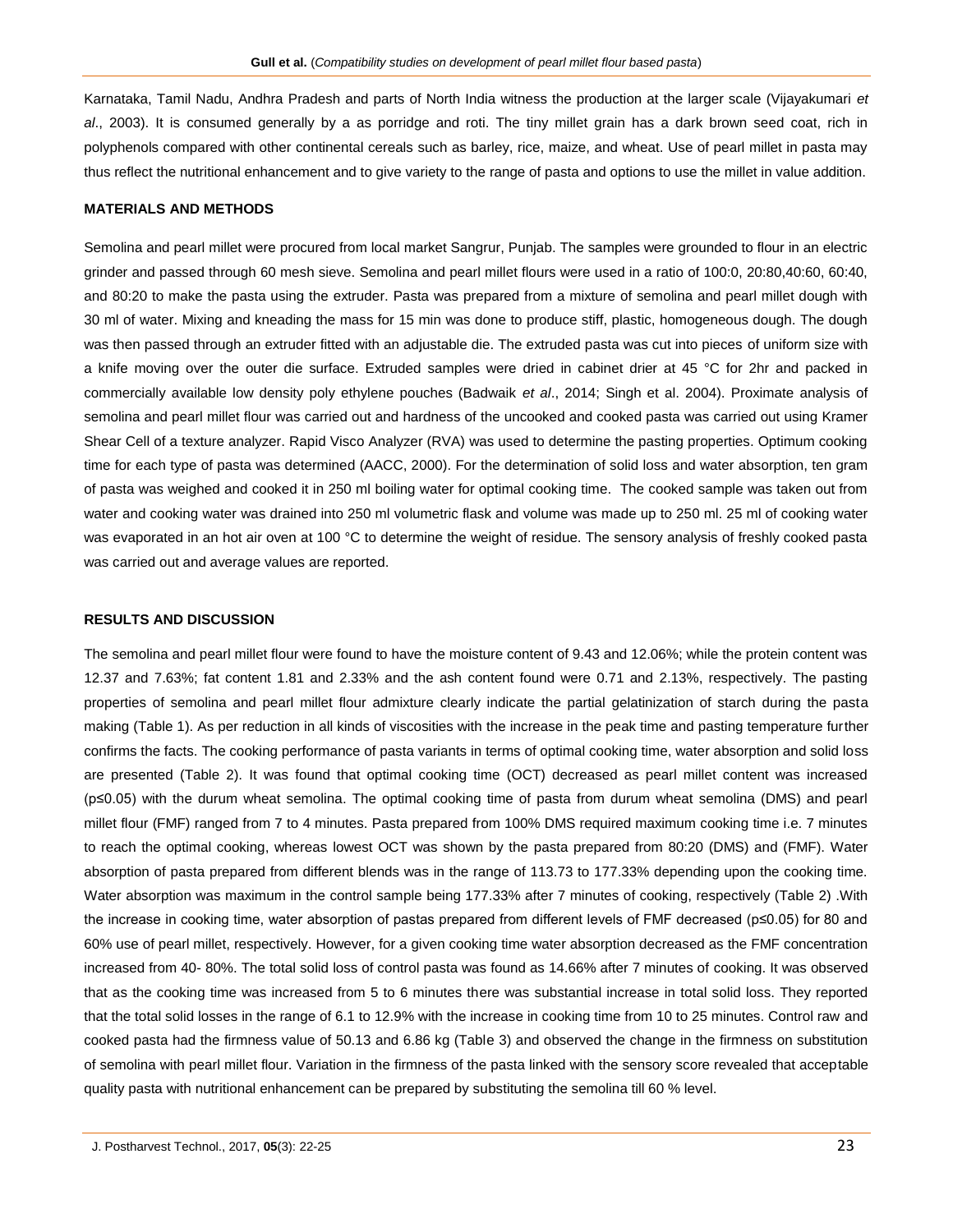|              | <b>Flours</b> | Peak<br>Viscosity | Trough<br><b>Viscosity</b> | <b>Break</b><br>down | Final<br><b>Viscosity</b> | <b>Set Back</b> | Peak<br>Time | <b>Pasting</b><br>Temperature |
|--------------|---------------|-------------------|----------------------------|----------------------|---------------------------|-----------------|--------------|-------------------------------|
| Raw          | P0:S100       | 3384              | 2558                       | 826                  | 4659                      | 2101            | 5.67         | 83.15                         |
| <b>Flour</b> | P20:S80       | 3586              | 2457                       | 1129                 | 4311                      | 1854            | 5.80         | 74.20                         |
|              | P40:S60       | 3343              | 2386                       | 957                  | 4257                      | 1871            | 5.73         | 75.00                         |
|              | P60:S40       | 3592              | 2544                       | 1048                 | 4452                      | 1908            | 5.80         | 75.05                         |
|              | P80:S20       | 3336              | 2433                       | 903                  | 4437                      | 2004            | 5.67         | 79.90                         |
| Pasta        | P0:S100       | 1985              | 1634                       | 351                  | 3713                      | 2079            | 5.80         | 87015                         |
| <b>Flour</b> | P20:S80       | 2206              | 1713                       | 493                  | 3416                      | 1703            | 6.00         | 88.05                         |
|              | P40:S60       | 1833              | 1516                       | 317                  | 3102                      | 1586            | 5.93         | 89.55                         |
|              | P60:S40       | 2160              | 1721                       | 439                  | 3299                      | 1557            | 6.07         | 88.85                         |
|              | P80:S20       | 1519              | 1181                       | 338                  | 2373                      | 1192            | 7.00         | 92.80                         |

#### **Table 1: Pasting characteristics of flour admixture of pearl millet and pasta flour**

Viscosity in centi poise, S – Samolina flour, p – Pearl millet flour

#### **Table 2: Cooking and sensory characteristics of pasta**

| <b>Flours</b>                    | <b>Cooking</b>  | Water            | <b>Cooking</b> | <b>Sensory</b>  | <b>Sensory</b>  | <b>Sensory</b> | <b>Sensory over</b> |
|----------------------------------|-----------------|------------------|----------------|-----------------|-----------------|----------------|---------------------|
|                                  | Time(min.)      | absorption(/10q) | loss (%)       | Appearance      | <b>Firmness</b> | <b>Texture</b> | all acceptance      |
| P0:S100                          | $7.20 + 0.26$   | 177.33+1.16      | $14.66 + 0.57$ | $8.65 + 0.54$   | $8.23 + 0.83$   | $8.42 + 0.54$  | $8.08 + 0.73$       |
| P <sub>20</sub> :S <sub>80</sub> | $4.33 \pm 0.10$ | $161.30 + 1.70$  | $11.02 + 0.05$ | $8.02 + 1.03$   | $8.04 + 1.03$   | $8.23 + 0.81$  | 7.63+0.57           |
| P40:S60                          | $5.31 \pm 0.10$ | $148.10 + 2.56$  | $10.01 + 0.03$ | $6.85 + 1.04$   | $7.02 + 0.74$   | $7.01 + 0.76$  | 7.21+0.82           |
| P60:S40                          | $5.55+0.10$     | 115.80+3.27      | $14.66 + 0.57$ | $6.26 \pm 1.33$ | $7.03 + 1.11$   | $7.09 + 1.73$  | $7.24 \pm 1.31$     |
| P80:S20                          | $6.52 + 0.20$   | $113.77 + 2.83$  | $14.33 + 2.30$ | $5.68 + 1.23$   | 6.86+1.38       | $6.42 + 1.92$  | $6.62 \pm 0.56$     |

#### **Table 3: Firmness of raw and cooked pasta**

| <b>Flours</b>                    | <b>Uncooked</b>   | Cooked          |
|----------------------------------|-------------------|-----------------|
| P0:S100                          | $50.130 \pm 3.25$ | $6.86 \pm 0.75$ |
| P <sub>20</sub> :S <sub>80</sub> | 44.56±2.34        | $6.04 \pm 1.23$ |
| P40:S60                          | 27.56±3.45        | $7.60 \pm 0.42$ |
| P60:S40                          | $27.46 \pm 2.24$  | $6.99 \pm 1.32$ |
| P80:S20                          | $47.57 \pm 2.56$  | $8.38 \pm 1.29$ |

#### **CONCLUSION**

Addition of pearl millet flour to semolina in making the pasta improved its nutritional properties as well as its overall acceptable appearance. The optimal cooking time of developed pasta was lesser than control pasta with softer texture

### **REFERENCES**

- American Association of Cereal Chemists 2000. Approved Methods of the AACC (10th Ed.). AACC Method 44-15A, One Stage Moisture-Air-Oven Method; AACC Method 08-01, Ash – Basic Method; AACCMethod46-13,Micro-Kjeldahl Method; AACC Method 22-10A; AACC Method 16-50; Pasta Cooking Time- 66–50, AACC,St. Paul, MN.
- Badwaik, L. S., Prasad, K. and Seth, D. 2014. Optimization of ingredient levels for the development of peanut based fiber rich pasta, Journal of Food Science and Technology, 51(10): 2713–2719.